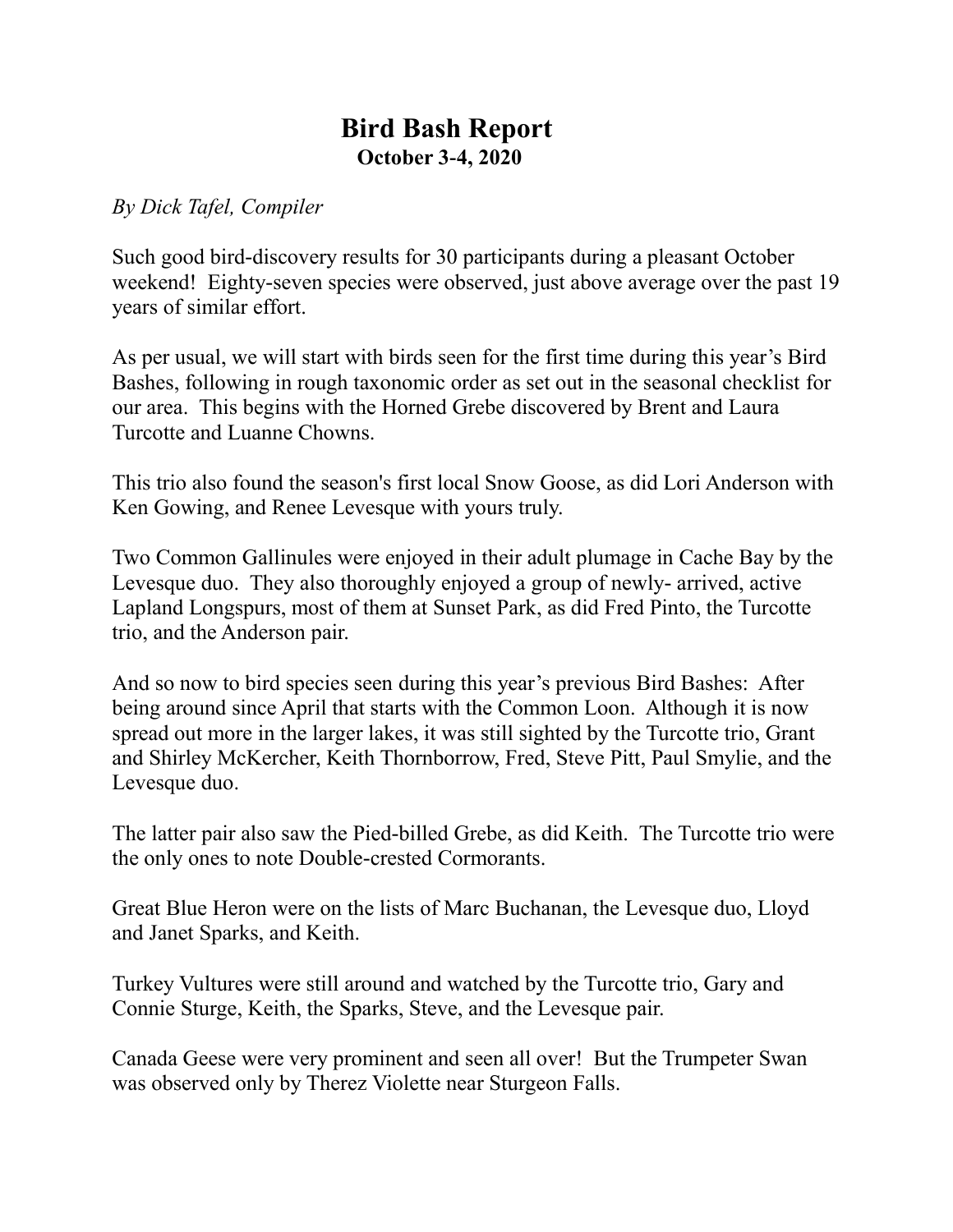Lots of ducks were noted by many. Among the "puddle" family within lagoons (and elsewhere) were Wood Ducks, Gadwall, American Wigeon, Black Ducks, Mallards, Blue-winged Teal, and Green-winged Teal. Many diving Ring-necked Ducks, Common Goldeneye, and Lesser Scaup were also within the lagoons and elsewhere.

A few Hooded Mergansers were noted – by yours truly, the Anderson duo, the McKerchers, and the Turcotte trio. The latter group also saw Common Mergansers, as did Fred, the Sparks, Steve, and the Levesque pair.

Now as to hawks: An Osprey was still around in the eastern Powassan vicinity and noted by the Anderson pair who also saw Northern Harrier, as did the Sturges and the Levesque pair; the latter duo also found a Sharp-shinned Hawk, as did the Sparks; the Turcotte trio discovered a Peregrine Falcon; the Levesque duo saw a Red-tailed Hawk; the McKerchers noted a Merlin, as did the Sturges who also observed American Kestrel, as did Steve, Rose McClelland, and the Levesque pair. The latter pair also saw a Bald Eagle, as did the Sturges and Keith.

Ruffed Grouse were spotted by Steve, the Sparks, Keith, Rose, the Turcotte trio, and the Anderson pair. The latter duo also noted Wild Turkeys, as did Keith, Mary Young, and the Sturges.

After the hundreds discovered at the last Bird Bash, and the thousand or so seen thereafter, just a few Sandhill Cranes were still around, and noted by the Sturges and by Steve.

No shorebirds were noted by anyone!

As to gulls, there were myriads of Ring-billed Gulls about, with many Herring Gulls mixed in. Greater Black-backs were along the lakefront, and noted by Fred, the McKerchers, and the Levesque pair.

Rock Pigeons remained as common as ever, but the Mourning Dove was noted only by the Sparks, Steve, Keith, Linda Stoner, and Therez.

No owls were reported again, nor hummingbirds (sort of sad not seeing the latter).

Belted Kingfishers were found by Keith, the McKerchers, Paul, and the Levesque duo.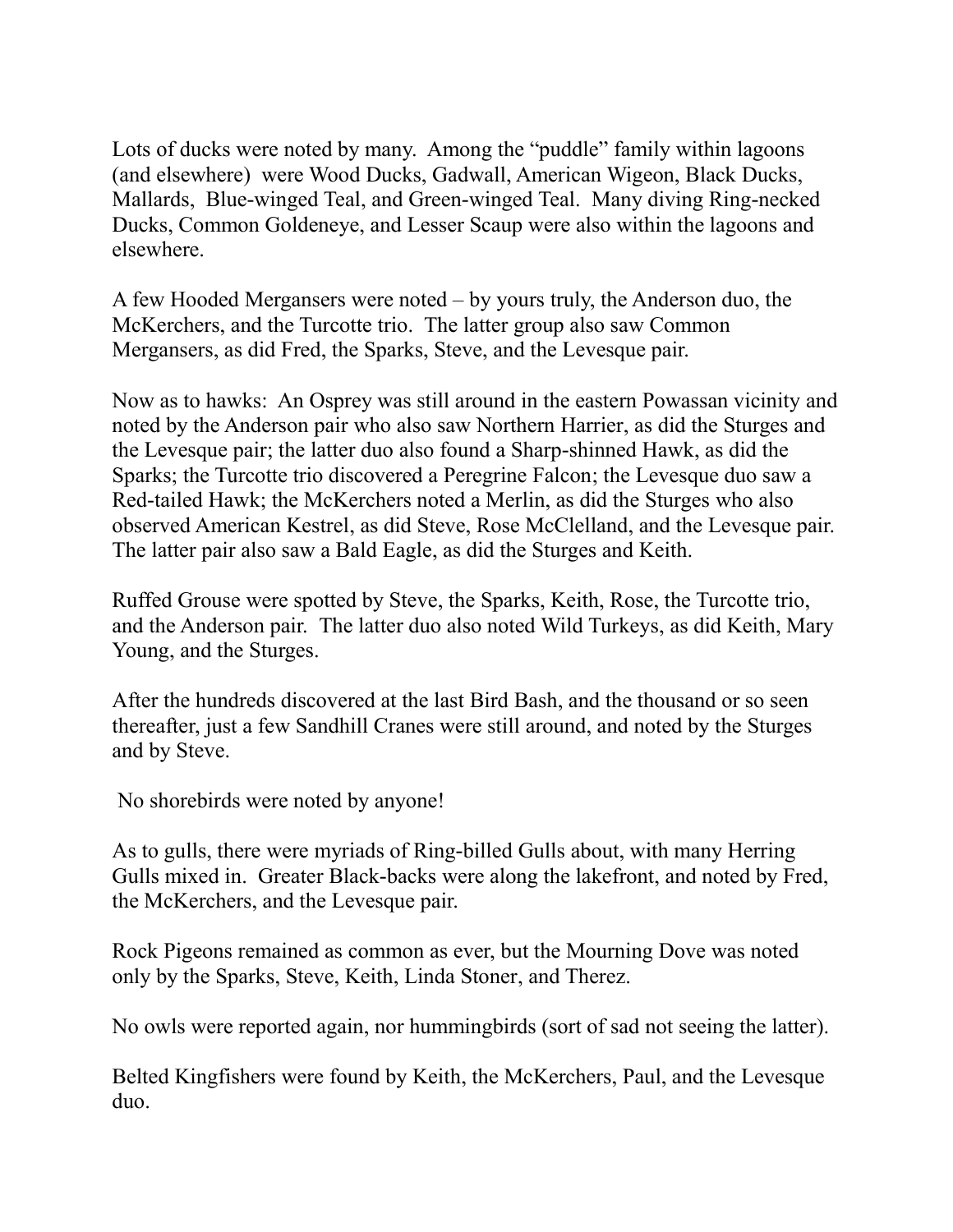As to woodpeckers or similar, the Yellow-bellied Sapsucker was noted only by Steve and the Turcotte trio. Downy and Hairy Woodpeckers were very widespread, but Pileated were seen only by Keith, Steve, the Anderson pair, the Sparks, the McKerchers, the Sturges, and John Levesque. Some Northern Flickers were still around and spotted by the Sturges, Linda, the Sparks, and Keith.

Which gets us to the passerines: Starting with flycatchers, there were just a few Eastern Phoebes still about, noted only by the Sturges and Rose.

The only vireo still hereabouts was the Blue-headed spotted by the Sturges.

Still no Canada Jays which have not been seen at a Bird Bash since March. But Blue Jays were very plentiful, as were the American Crows, many of them accumulating prior to southern migration. Common Ravens were identified by the Levesque pair, the Sturges, Cindy Lafleur, the McKerchers, Fred, the Anderson duo, Steve, Keith, Donna Demarco, and the Turcotte trio.

Black-capped Chickadees were as widespread as ever, as were Red-breasted Nuthatches. As usual, White-breasted were somewhat less common, but were noted by Elsa Tafel, the Turcotte trio, Therez, Marc, Keith, Steve, the Sparks, the McKerchers, and the Sturges. Brown Creepers were spotted only by the Sturges and the Turcotte trio.

Very active Ruby-crowned Kinglets were fairly common throughout the area and seen by many, but the Golden-crowned Kinglet was noted solely by the Turcotte trio and Mary.

American Robins were still very widespread, but the only other thrush seen were Eastern Bluebirds discovered by the Sparks near their home.

Gray Catbirds were on the lists only of Fred and Steve. A few Brown Thrashers were still about, noted by the Levesque duo, the Sparks, and the Anderson pair.

European Starlings remained ubiquitous.

American Pipits were spotted by the Anderson pair, Fred, Paul, the Sturges, and the Levesque duo.

Cedar Waxwings did not seem to be around.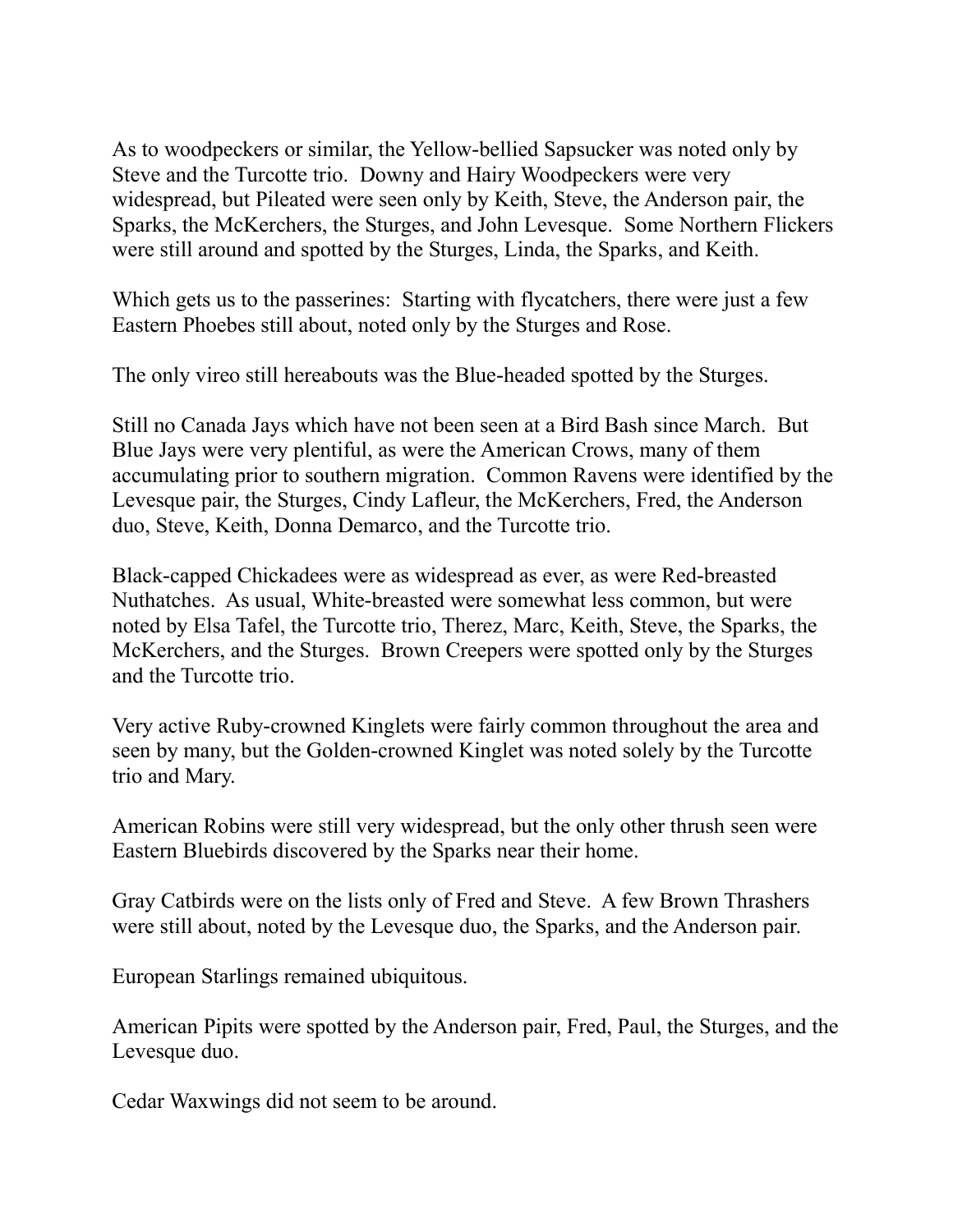There were surprisingly many warblers still present, seven species altogether. The Orange-crowned was spotted by the Anderson pair. They also saw the Nashville, Yellow-rumped and Palm, as did the Turcottes and the McKerchers, who also saw the Black-throated Green and the American Redstart. The Sparks saw the Wilson's Warbler along with the Yellow-rumped. The Palm was also spotted by the Sturges, John, Steve, and the Levesque pair, who also saw Yellow-rumped, as did Fred.

Now for sparrows: There were ten species altogether that were recognized, more than your compiler can recall at any other Bird Bash this year. The White-crowned had just arrived in massive, uncountable numbers. The White-throat was still widely about, and to a lesser extent, the Song. The Lincoln's was identified only by the Levesque pair; the Chipping was on Marc's, Linda's, Mary Ann's, and Fred's lists; the Savannah was noted by the Sturges, the Anderson pair, and the Levesque duo; the latter also noted Fox, as did the Turcotte trio, who also found Swamp Sparrows. Donna Demarco identified a Field Sparrow and the Stuges, American Tree Sparrows.

The Sturges also enjoyed Dark-eyed Juncos, after their absence since the April Bird Bash, as did the Sparks, the Turcotte trio, John, Corinne Urrutia, Linda, Marc, and Peter and Pam Handley.

Red-winged Blackbirds had joined together in some large flocks, and seen by Mary Ann, Therez, the Anderson pair, Cindy Lafleur, Steve, Fred, and the Sturges.

Eastern Meadowlarks had not been upon our last two Bird Bash lists, but this time were noted, probably on their way south, by the Levesque and the Anderson pairs.

Rusty Blackbirds put in an appearance and were observed by Rose, the Levesque duo, the Sparks, the Anderson duo, the Turcotte trio, and the Sturges.

Common Grackles were still widespread. But the Sturges were the only ones to find the Brown-headed Cowbird, not seen on a Bird Bash since July.

Purple Finches were noted by Mary Ann, the Levesque duo, Steve, the McKerchers and the Sturges.

American Goldfinches seemed to be more numerous than earlier and were noted by Corinne, the Sturges, the Turcotte trio, the Sparks, Cindy, and Steve.